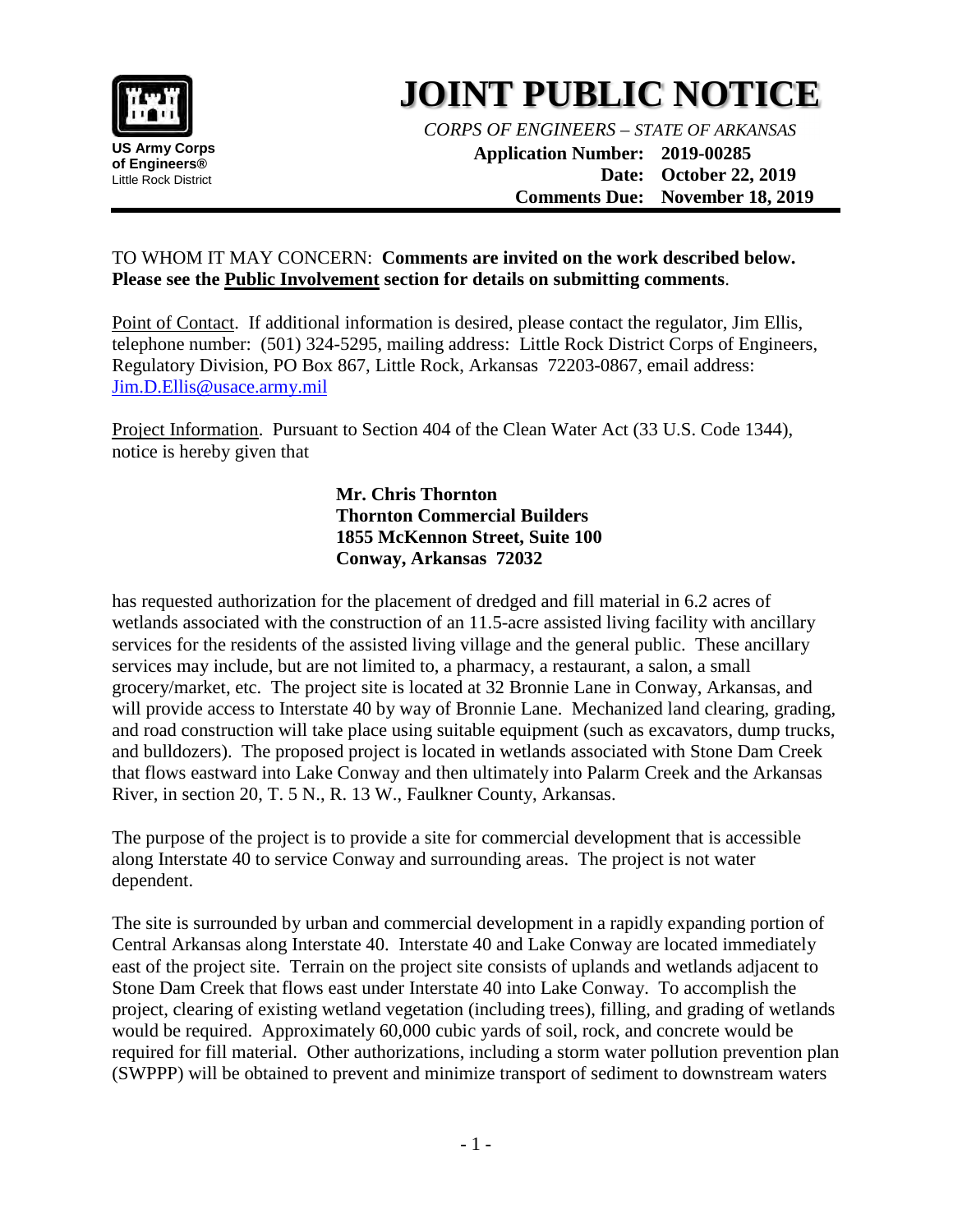not receiving fill material. Typical best management practices such as silt fencing and other construction methods would be used to mitigate impacts to water quality and other resources.

The applicant has investigated other alternative project sites in proximity to the proposed site. However, the proposed site is the only available property that offers visual access to Interstate 40 and is in close proximity to a major hospital, and meets the project purpose. The proposed project site has been owned by the permit applicant since December 5, 2005. The applicant has altered the layout of the commercial development to reduce the amount of wetlands that would be permanently lost.

Compensatory mitigation requirements for impacts to wetlands would be assessed utilizing the 2002 Charleston Method with the Little Rock District Addendum. The applicant proposes to mitigate for unavoidable impacts by purchasing wetland credits from an approved mitigation bank that services the area.

The location and general plan for the proposed work are shown on the enclosed sheets (Sheets 1-4 of 4).

Water Quality Certification. By copy of this public notice, the applicant is requesting water quality certification from the Arkansas Department of Environmental Quality (ADEQ) in accordance with Section 401(a)(1) of the Clean Water Act. Upon completion of the comment period and a public hearing, if held, a determination relative to water quality certification will be made. Evidence of this water quality certification or waiver of the right to certify must be submitted prior to the issuance of a Corps of Engineers permit.

Cultural Resources. A Corps staff archeologist will review topographic maps, the National Register of Historic Places, and other data on reported sites in the area. The District Engineer invites responses to this public notice from Native American Nations or tribal governments; Federal, State, and local agencies; historical and archeological societies; and other parties likely to have knowledge of or concerns with historic properties in the area.

Endangered Species. Our preliminary determination is that the proposed activity will not affect listed Endangered Species or their critical habitat. A copy of this notice is being furnished to the U.S. Fish and Wildlife Service and appropriate state agencies and constitutes a request to those agencies for information on whether any listed or proposed-to-be-listed endangered or threatened species may be present in the area which would be affected by the proposed activity.

Floodplain. We are providing copies of this notice to appropriate floodplain officials in accordance with 44 Code of Federal Regulations (CFR) Part 60 (Floodplain Management Regulations Criteria for Land Management and Use) and Executive Order 11988 on Floodplain Management.

Section 404(b)(1) Guidelines. The evaluation of activities to be authorized under this permit, which involves the discharge of dredged or fill material will include application of guidelines promulgated by the Administrator, Environmental Protection Agency, under authority of Section 404(b) of the Clean Water Act. These guidelines are contained in 40 Code of Federal CFR 230.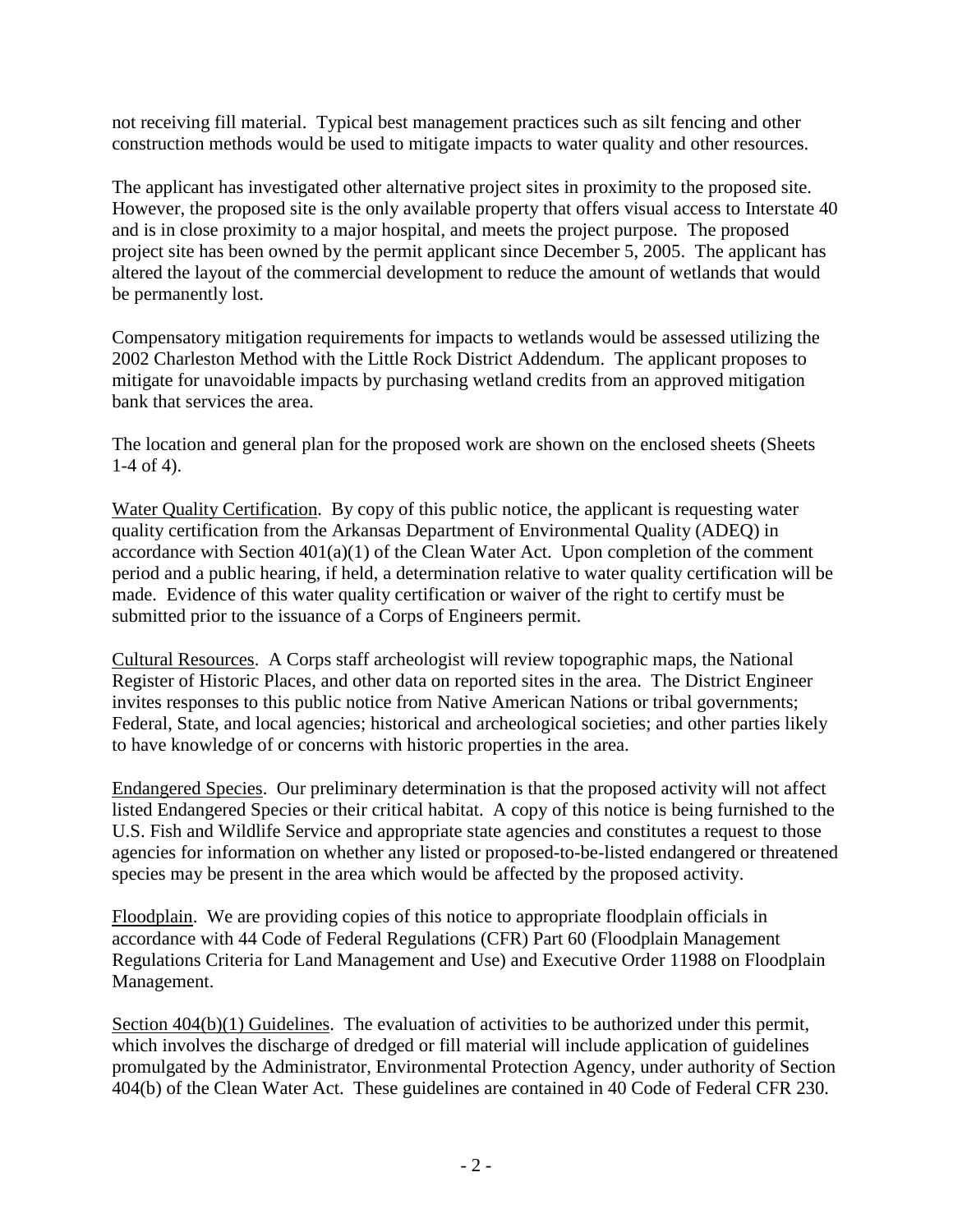Public Involvement. Any interested party is invited to submit to the above-listed POC written comments or objections relative to the proposed work on or before **November 18, 2019**. Substantive comments, both favorable and unfavorable, will be accepted and made a part of the record and will receive full consideration in determining whether this work would be in the public interest. The decision whether to issue a permit will be based on an evaluation of the probable impact including cumulative impacts of the proposed activity on the public interest. That decision will reflect the national concern for both protection and utilization of important resources. The benefit, which reasonably may be expected to accrue from the proposal, must be balanced against its reasonably foreseeable detriments. All factors which may be relevant to the proposal will be considered including the cumulative effects thereof; among those are conservation, economics, aesthetics, general environmental concerns, wetlands, historic properties, fish and wildlife values, flood hazards, floodplain values, land use, navigation, shoreline erosion and accretion, recreation, water supply and conservation, water quality, energy needs, safety, food and fiber production, mineral needs, considerations of property ownership and, in general, the needs and welfare of the people.

The Corps of Engineers is soliciting comments from the public; Federal, state, and local agencies and officials; Indian Tribes; and other interested parties in order to consider and evaluate the impacts of this proposed activity. Any comments received will be considered by the Corps of Engineers to determine whether to issue, modify, condition or deny a permit for this proposal. To make this decision, comments are used to assess impacts on endangered species, historic properties, water quality, general environmental effects, and the other public interest factors listed above. Comments are used in the preparation of an Environmental Assessment and/or an Environmental Impact Statement pursuant to the National Environmental Policy Act. Comments are also used to determine the need for a public hearing and to determine the overall public interest of the proposed activity.

Any person may request in writing within the comment period specified in this notice that a public hearing be held to consider this application. Requests for public hearings shall state, with particularity, the reasons for holding a public hearing. The District Engineer will determine if the issues raised are substantial and whether a hearing is needed for making a decision.

**NOTE:** The mailing list for this Public Notice is arranged by state and county(s) where the project is located, and includes any addressees who have asked to receive copies of all public notices. Please discard notices that are not of interest to you. If you have no need for any of these notices, please advise us so that your name can be removed from the mailing list.

Enclosures

Approximate Coordinates of Project Center

| Latitude: 35.05244 | Longitude: -92.41661 |  |
|--------------------|----------------------|--|
|                    |                      |  |

UTM Zone: **15** North: **3879014.04** East: **553201.63**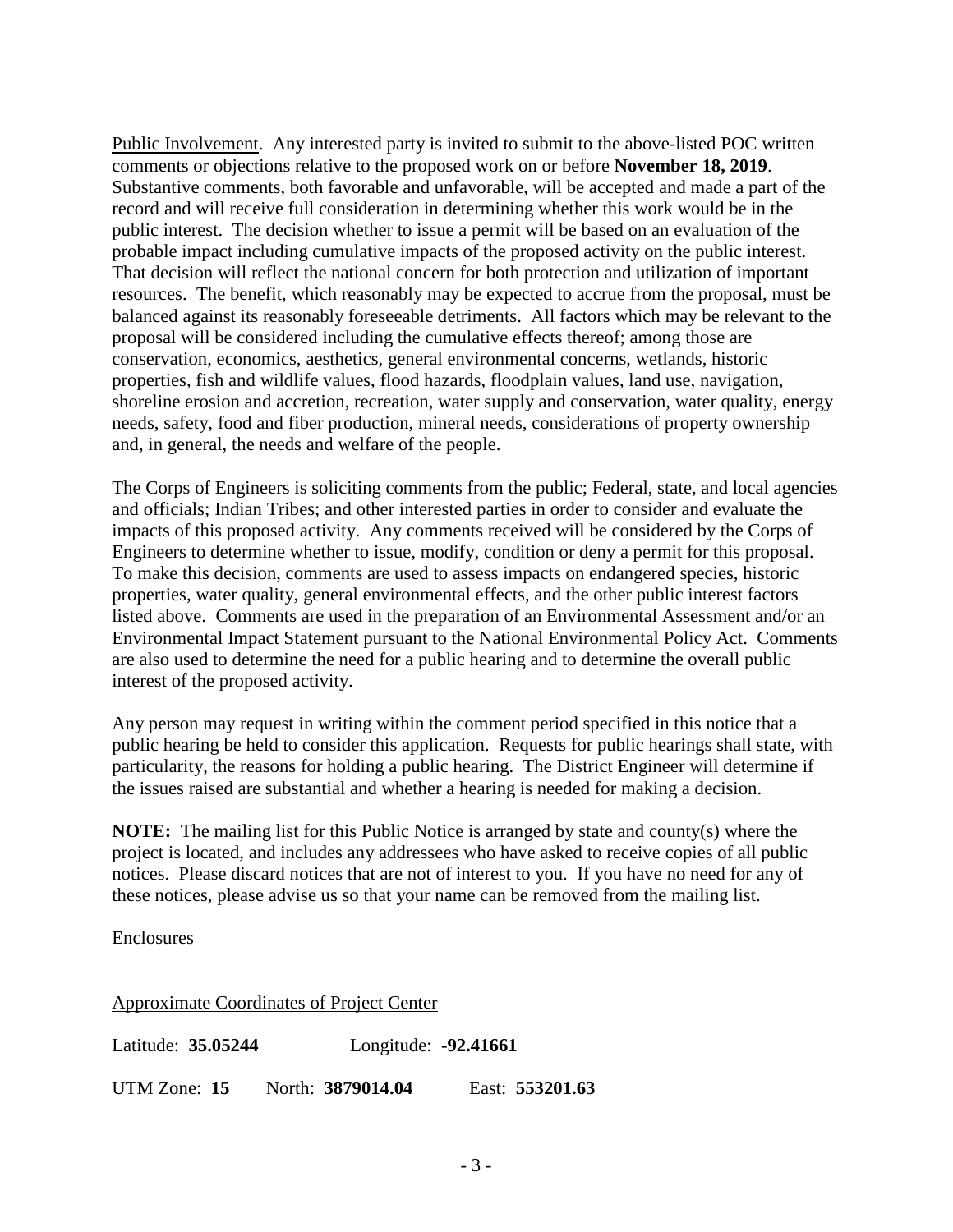

ACTION NO.: **SWL-2019-00285** Thornton Commercial Development COMMERCIAL DEVELOPMENT Wetlands adjacent to Stone Dam Creek Section 20, T. 5 N., R. 13 W. October 2019 Sheet 1 of 4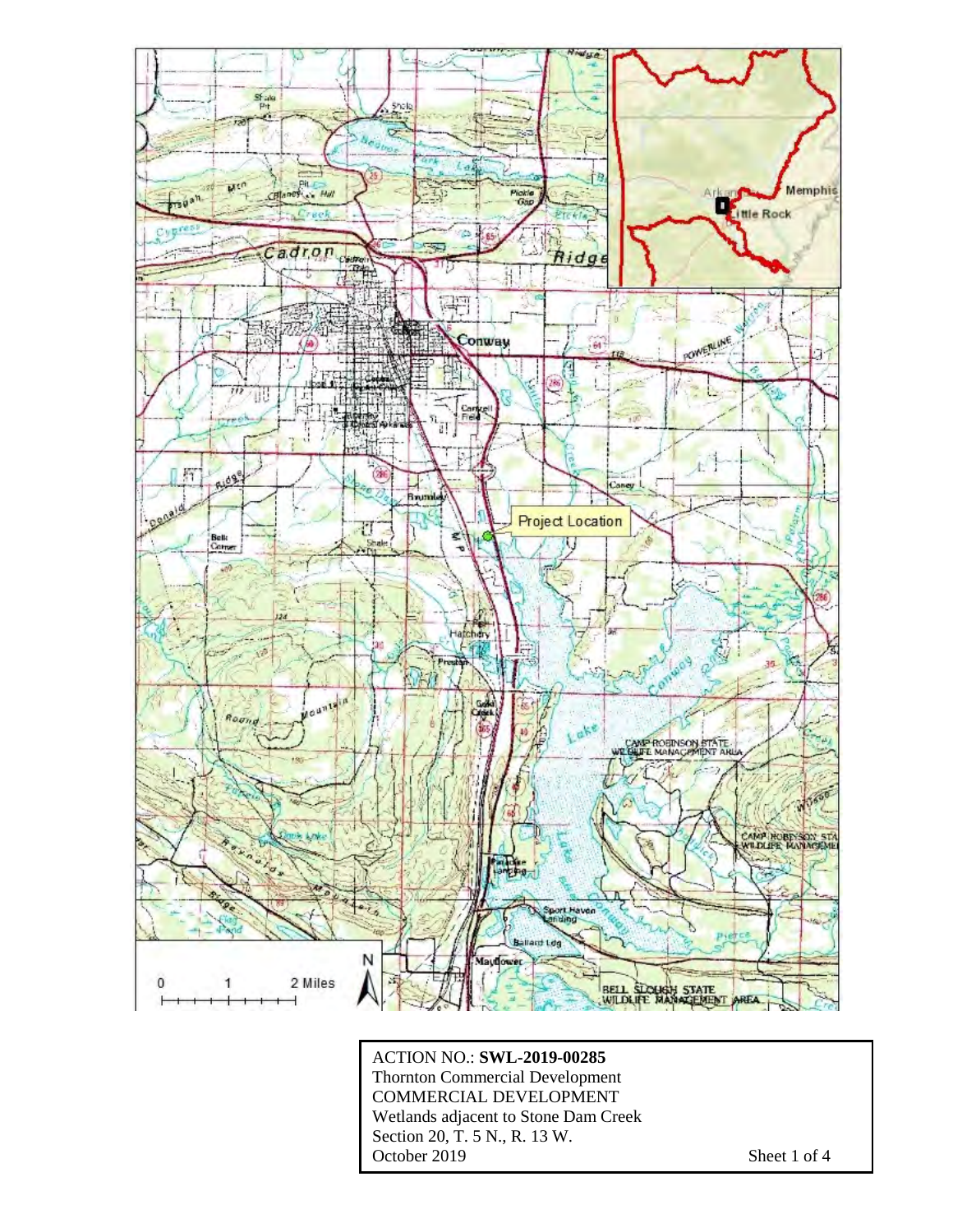

ACTION NO.: **SWL-2019-00285** Thornton Commercial Development COMMERCIAL DEVELOPMENT Wetlands adjacent to Stone Dam Creek Section 20, T. 5 N., R. 13 W. October 2019 Sheet 2 of 4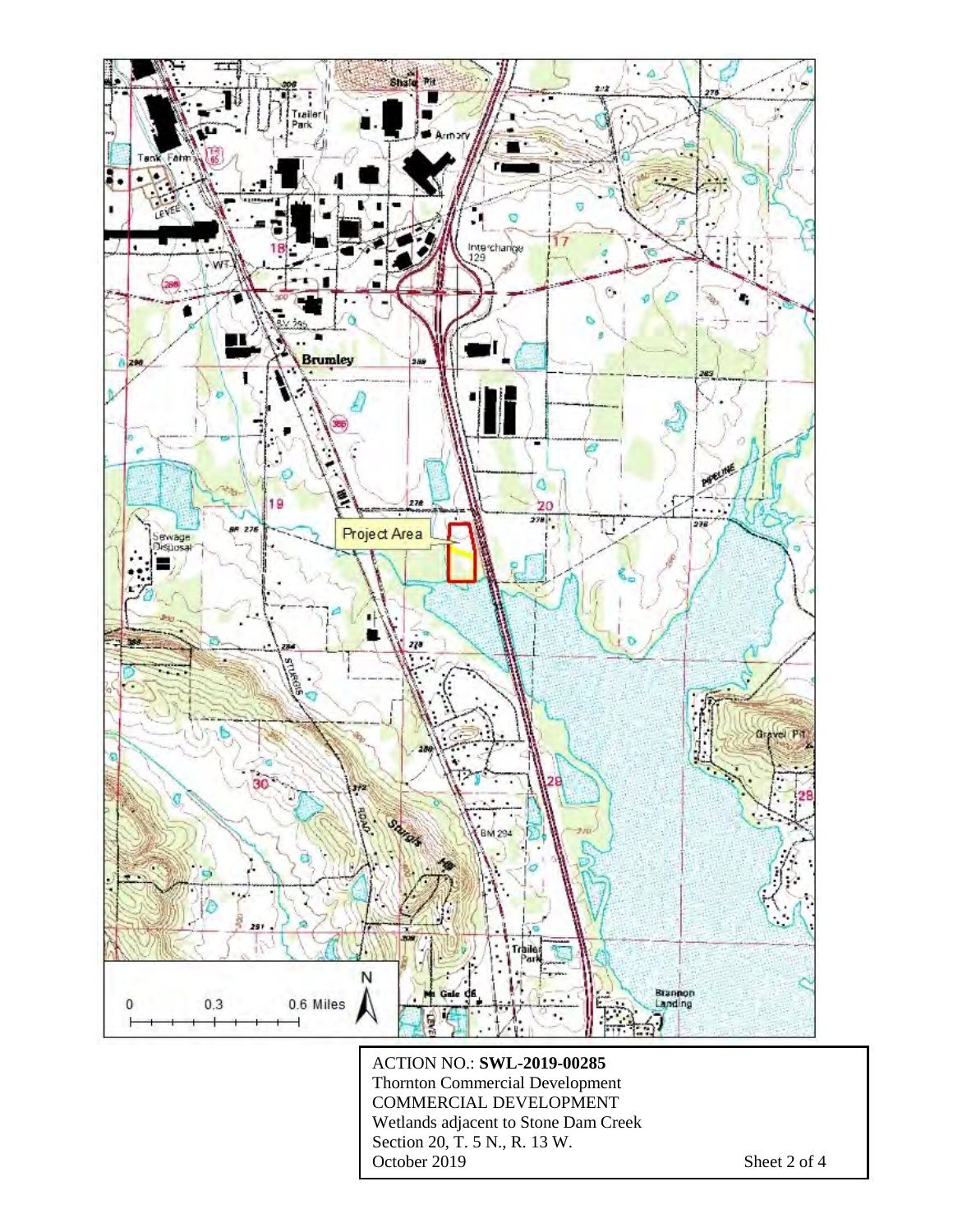

ACTION NO.: **SWL-2019-00285** Thornton Commercial Development COMMERCIAL DEVELOPMENT Wetlands adjacent to Stone Dam Creek Section 20, T. 5 N., R. 13 W. October 2019 Sheet 3 of 4